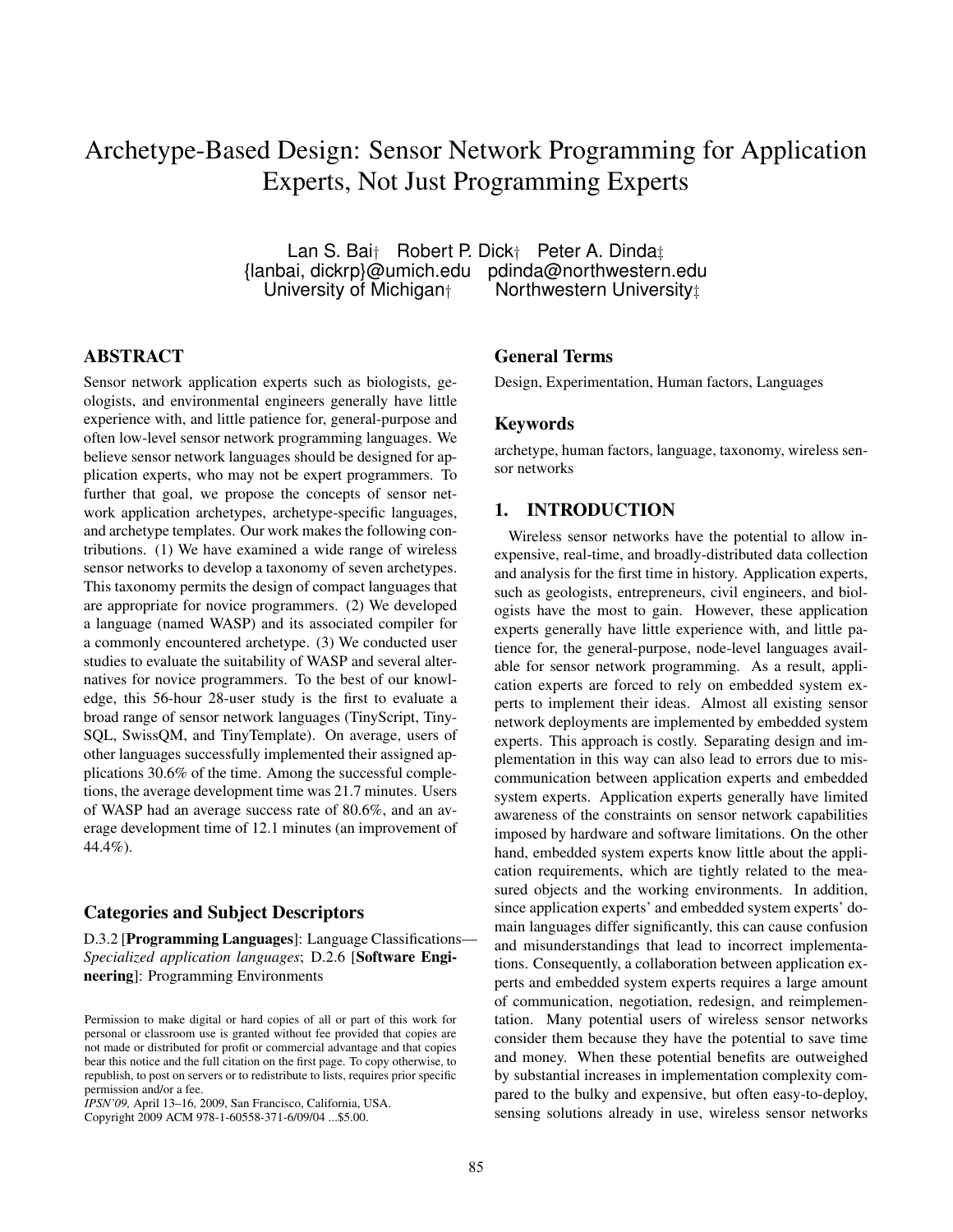will remain unused.

We believe that appropriate high-level programming languages and compilers have the potential to make wireless sensor networks accessible to the application experts who have the most to benefit from their use. We propose designing sensor network languages with the novice programmer in mind, hence the following language features are desirable.

- 1. The languages should support specifying applicationlevel requirements, not just node-level behavior.
- 2. The languages should not expose low-level implementation details, such as resource management, communication protocols, and optimizations, to users. Users should need only specify application requirements.
- 3. The languages should be compact and easy to use. People with limited or no programming experience should be able to almost immediately learn and use them to specify correct sensor network applications.

The first step to designing a programming language is to determine the scope of applications it will support. There are two extremes of the range of design philosophies a language designer might adopt: a language might be entirely general-purpose or entirely application-specific. Generalpurpose languages can be used to specify any application. However, all other things being equal, this flexibility is obtained at the cost of increased language complexity. Generalpurpose languages have advantages: once such a language is learned, one can write any application with it. However, a novice programmer may never be willing to expend the time to learn it. In contrast, application-specific languages are usually simple and compact, but support one type of application. This makes it more difficult for a novice programmer to select the appropriate language for an application, and requires the design of numerous languages – one for each type of application. Designers need to learn a new language with each new application. We believe the optimal design philosophy for sensor network programming languages is somewhere between these extremes: a moderate number of specialized languages that together cover most of the sensor network application domain. Ideally, each of these languages should be easy to learn and use for novice programmers.

The question remains, "what is the appropriate granularity of the application groups?", i.e., "how specialized should the languages be?" To find the best tradeoff between the complexity of selecting a language and the complexity of the languages, we propose the concept of *sensor network archetypes*. We have categorized sensor networking applications into archetypes based on functional properties that have large impacts on language design. We have examined a wide range of sensor network applications in order to develop a taxonomy of seven archetypes (see Section 3). The language tailored for an archetype is called an *archetype-specific language*.

Once an application's archetype is known, it is possible to provide a program template/example as a starting point. Our studies indicate that the availability of templates improves the success rate for novice programmers implementing sensor network applications from 0% to 8.3% for a node-level language. Knowledge of an archetype further reduces the burden on a novice programmer because only one archetypespecific language needs to be learned, and each such language is simpler than a general-purpose programming language. We have embodied these language design concepts in a language for a frequently encountered sensor network arche-type. In comparison with alternative sensor network programming languages such as TinyScript, TinyDB, and SwissQM, this language results in  $1.6\times$  average improvement in success rate and 44.4% average reduction in development time. We plan to extend these language design concepts to other archetypes in our future work.

# 2. RELATED WORK

A number of researchers have proposed new sensor network languages to improve design productivity. However, most of these languages have been designed with expert programmers in mind. Although they may improve the productivity of embedded system experts, they are unlikely to make the design and deployment of sensor networks accessible to application experts who are often novice programmers. A few languages are proposed for application experts. However, their use by novice programmers has not been experimentally evaluated, making it difficult to draw conclusions about their suitability. In this section, we review these languages and summarize the major differences and contributions of our work.

Node-level programming languages specify the behavior of each single sensor node. To access the state of other nodes, the program must explicity specify data transmission between nodes. NesC [11] and C are widely used nodelevel programming languages for sensor networks. These languages are too low-level for novice programmers. In addition, concepts such as events and threads are quite difficult for novice programmers to learn. Efforts [14, 24] have been made to raise the abstraction level of these languages.

Network-level programming languages, also called macroprogramming languages, treat the whole network as a single machine. Lower-level details such as routing and communication are hidden from programmers. Pleiades [19] extends C to achieve a centralized perspective with access to all the nodes in the network via naming. Some researchers allow designers to treat the sensor network as a database and use query languages to extract data from the network [28, 33]. Regiment [34] lets programmers view the network as a set of distributed data streams. ATaG [4] is based on datadriven program flow and mixed imperative-declarative specification. It lets developers graphically declare the data flow and connectivity of virtual tasks and specify the functionality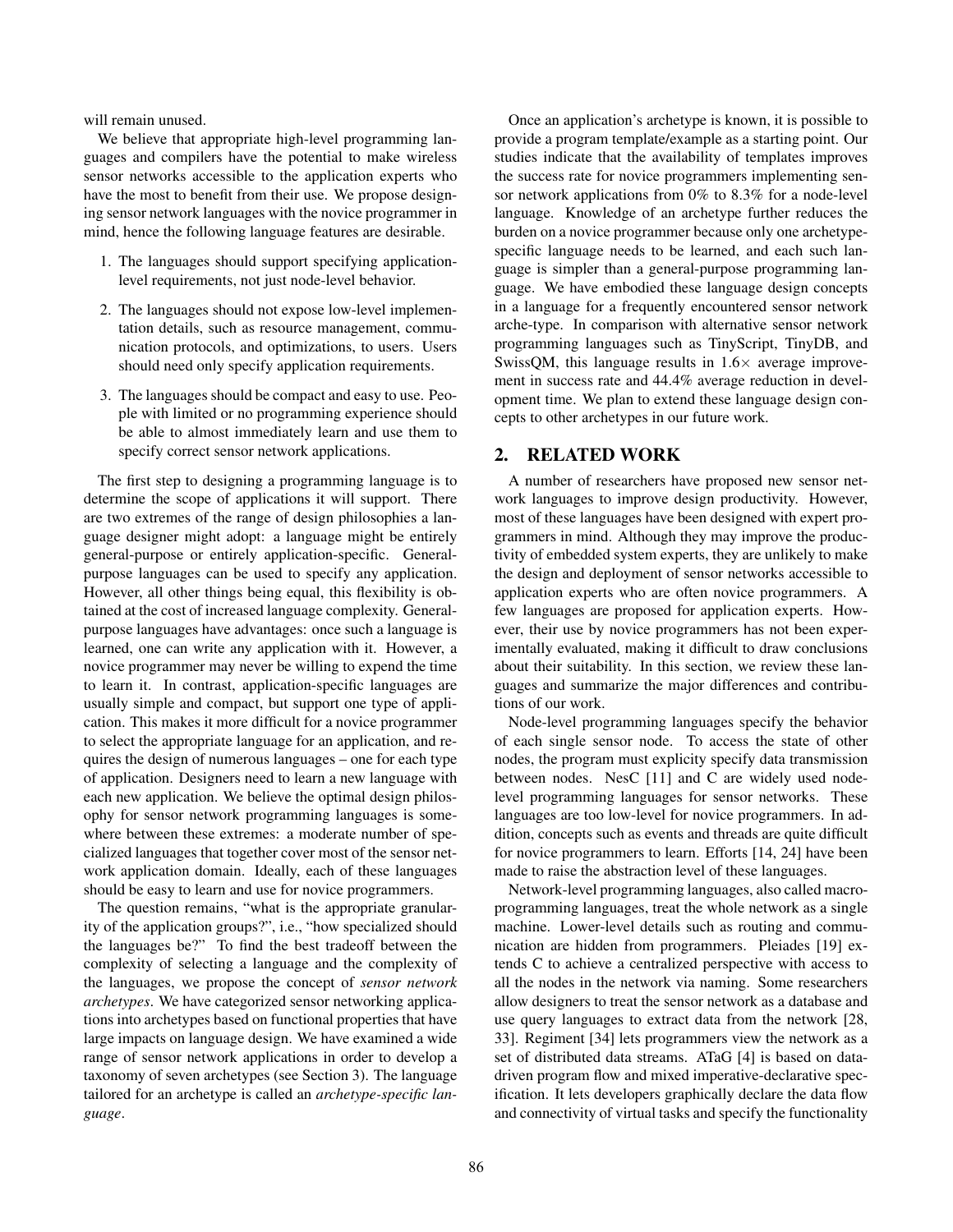of tasks using common imperative language. RuleCaster [5] provides a macroprogramming abstraction with a state-based model and uses a high-level language akin to Prolog.

A few researchers have considered the accessibility of sensor network design to application experts. However, we are aware of only one other publication describing experiment evaluation of usability of a sensor network programming language. Some languages [12, 17] are inspired by commercial graphical programming tools such as LabView [21] and Excel [10]. Other researchers made the design of easy-to-use languages tractable by targeting a specific type of applications. NETSHM [7] is a sensor network software system for structural health monitoring applications. In contrast, we did a broad study of existing sensor network applications and proposed a method of identifying classes of applications for specialized language development. BASIC was proposed for use in sensor network programming [30]. The authors implemented BASIC for sensor networks and conducted a user study with novice programmers. Their user study is contemporaneous with ours. Their work targeted a different application domain than ours and focused on node-oriented programming.

More comprehensive reviews and comparisons of existing sensor network programming languages can be found in surveys [46, 31]. Sugihara and Gupta [46] compared the languages using three metrics: energy-efficiency, scalability, and failure-resilience. They acknowledged that ease of programming is a very important criteria but they believed "criteria of easiness is inherently subjective and the complexity of code largely depends on each application". In contrast, we believe that it is possible and important to evaluate the usability of sensor network languages and have designed and executed a rigorous user study to compare a number of languages. Mottola and Picco [31] introduced a taxonomy of wireless sensor network programming models. The taxonomy we introduce is for sensor network applications. Röemer and Mattern [38] have studied and characterized the design space of sensor networks to provide a clearer picture of sensor network applications and their requirements. We also classified sensor network applications but for a different purpose: archetype-based programming language design. We focus solely on dimensions that affect the complexity of specification language.

Our work shares some techniques and principles with that on human–computer interaction [13, 20] and the psychology of programming [49]. Involving users in the design process has been emphasized in the human–computer interface design.

# 3. TAXONOMY OF WIRELESS SENSOR NETWORK APPLICATIONS

Specialized, high-level specification languages have the potential to open sensor network design to application experts who are novice programmers. Finding the optimal partitioning of the sensor network application domain for the purpose of language design is challenging. This section describes our study of a wide range of sensor network applications in order to build a taxonomy of sensor network archetypes, and thus languages.

## 3.1 Wireless Sensor Network Applications

We studied 23 sensor network applications and summarized their application-level requirements and functionalities to extract 19 application properties. These applications, most of which have been deployed, span a wide range of domains: environmental monitoring [16, 47, 50, 44, 40], structural health monitoring [8, 6, 26, 45, 35, 18], habitat monitoring [37, 27], target detection and localization [15, 39, 2, 43], residential monitoring [51], active sensing [52], medical care [41], farm management [42, 48], and others [9]. Specifications should focus on the requirements of an application, and avoid implementation details to the greatest degree possible while still maintaining adequate performance. Based on this principle, we identified the following 19 applicationlevel properties (refer to Section 3.2 for definitions): mobility, initiation of sampling process, initiation of data transmission, interactivity, data interpretation, data aggregation, actuation, homogeneity, topography, sampling mode, when sensor locations are known, synchronization, unattended lifetime, mean time to failure, maximum node weight, maximum node size, maximum node volume, maximum node mass, minimum covered area, and quality of service.

# 3.2 Categorization of Wireless Sensor Network Applications

Among the 19 application properties, only eight affect the complexity of the specification language. Other properties are constraint oriented and have little impact on the specification of sensor network functionality. For example, changing the required lifetime of the system from a month to a year will not change the functional specification, although the implementation may change. Specifying constraints can be uniform and straightforward across many application domains, unlike functional specifications. The syntax *constraint = value* is sufficient. Therefore, we ruled out these properties as criteria for placing applications. The following eight properties remain.

• Mobility indicates whether the sensor nodes are mobile. Mobile nodes may be wearable devices to monitor or track moving objects such as humans and animals [48, 42]. Sensor nodes might also adjust their positions. For applications with mobile sensor nodes, specifications of node localization and node movement control are usually desired. Therefore, mobile sensor network applications will require more complex specifications.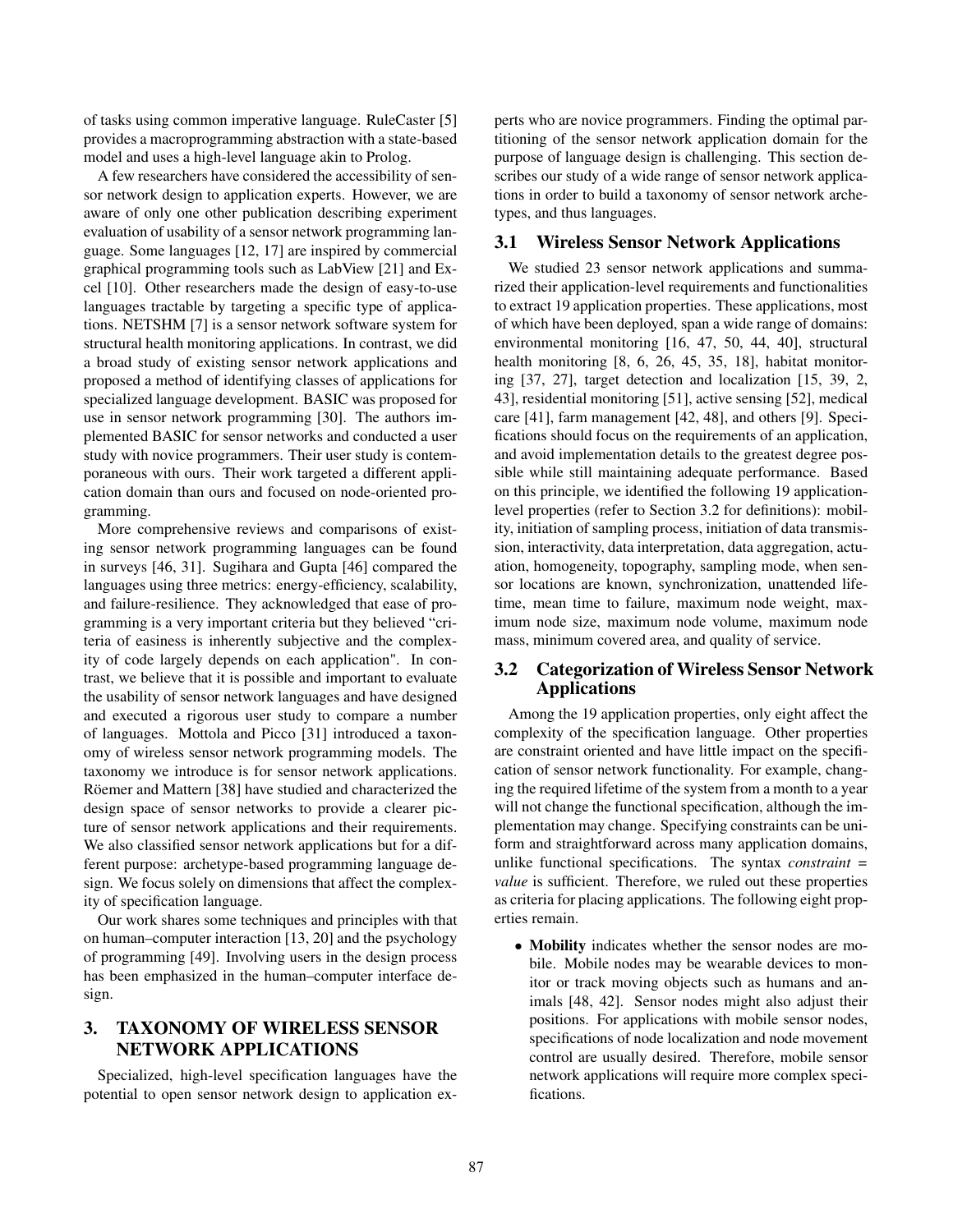- Initiation of sampling indicates the condition that causes the nodes to start sampling. It can be periodic, event driven or a mix. Periodic sampling requires specification of the sampling period, while event-driven sampling requires the specification of events.
- Initiation of data transmission indicates the condition in which nodes send data through the network. It can be periodic, event driven, or both. Applications for event detection usually require data to be sent to a base station under a certain condition.
- Actuation indicates whether the sensor network produces signals to trigger or control other hardware components. For example, the autonomous livestock control application [48] generates stimuli to bulls when the sensor network detects two bulls will soon fight. Actuation requires the specification of triggering conditions and actuation actions, and is therefore more complex than specifying only sensing.
- Interactivity indicates whether the network is required to respond to commands sent during operation. Interactions are usually required for initial deployment, reprogramming, maintenance, adjusting operational parameters, and on-site visits. Interactivity requires the specification of commands and reactions.
- Data interpretation indicates that in-network data processing is carried out on raw sensor data to filter or compute derivative information. Such online data interpretation may support automated decisions or other actions. Support for data interpretation requires specification of the data processing procedures.
- Data aggregation indicates whether data should be aggregated across multiple sensor nodes. Data aggregated requires the ability to specify aggregation algorithms as well as the group of nodes the aggregation operation applies to. For this reason, data aggregation complicates specification.
- Homogeneity indicates whether the functionality of every sensor node in the network is the same. For a heterogeneous network, the specification language needs to provide the ability of distinguishing among different types of nodes.

The crossproduct of these eight application attributes results in at least 256 unique points in the language design space. The 23 application samples form 20 points, as shown in Table 1. The extreme of designing one language for each point would make it difficult for a user to identify the correct language and increases the burden of language design. Our goal is to find the categorization of sensor network applications that minimizes the complexity of categorizing applications within categories (archetypes) and the complex of using the corresponding language, while also limiting the number of languages required to make the language design process practical.

A good partition should cluster some application types that are adjacent or nearby in the attribute space. In addition, the number of attributes for which multiple dimensions are spanned should be minimized. This suggests using a clustering algorithm for categorization. We adopted the K-Means algorithm to cluster the 23 applications. Dimensions with orthogonal values are treated as sets; dimensions with comparative values are mapped to scalar values with larger values indicate more complex functionality. Choosing the number of clusters involves a trade-off between the complexity of individual languages and the number of languages. The complexity of the specification language corresponding to each application type is hard to quantify precisely ahead of time and the specification language for a potential application category cannot be accurately predicted without language design and evaluation. Therefore, choosing k is a somewhat ad-hoc process based on prior experience with sensor network and language design. The resulting clustering-based archetypes are shown in Table 2. A row in the table corresponds to one archetype. The "size" column indicates how many applications fit into the corresponding archetype. An archetype is defined by its values in the eight application attributes. "\*" means any value is accepted. Note that the specification languages may overlap, i.e., an application may be a member of multiple archetypes.

# 4. ARCHETYPE-SPECIFIC LANGUAGES

The taxonomy of sensor network archetypes described in the previous section guides the design of specialized languages, i.e., *archetype-specific languages*. The concept of archetypes allows templates to be designed to further reduce the programming burden for application experts. In our user study, most test subjects indicated that examples help them to understand a new language. Therefore, we propose the concept of *archetype templates*. These can be generic example programs for specific archetypes or incomplete programs with parameters and lines of code to be modified by programmers according to their needs. An application expert uses an archetype-specific language by reading a short tutorial and using an archetype template to implement an application. We want this procedure to be easy and efficient for novice programmers.

For an application expert using our proposed design flow, the first step in sensor network implementation is to determine the right archetype for one's application. We believe this first step is easy for an application expert for the following reasons. First, the archetypes are determined from eight specific application properties that are meaningful to application designers. Second, the archetype taxonomy allows the design of an interactive tool to assist a user in choosing the correct archetype for an application via a list of multiple-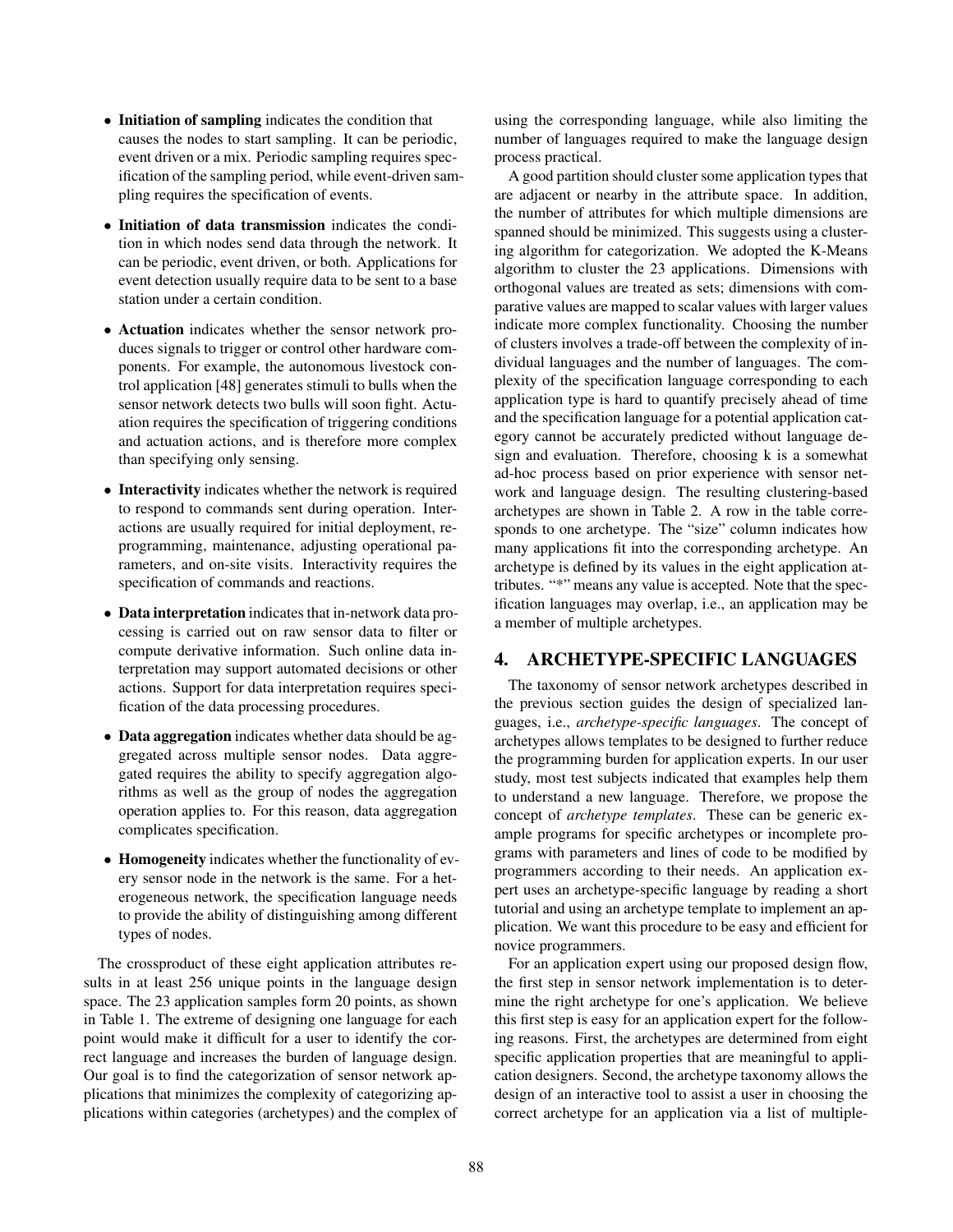|                  |            |              | Table 1. Sensor network applications |                |                         |                         |                         |                       |
|------------------|------------|--------------|--------------------------------------|----------------|-------------------------|-------------------------|-------------------------|-----------------------|
| Application      | Mobility   | Sampling     | Data                                 | Actuation      | Interactive             | Data                    | Data                    | Homo-                 |
|                  |            |              | transmission                         |                |                         | interpretation          | aggregation             | geneous               |
| Wisden           | stationary | periodic     | periodic                             | N              | N                       | $\overline{\mathsf{Y}}$ | Y                       | $\overline{Y}$        |
| Habitat          | stationary | periodic     | periodic                             | $\overline{N}$ | $\overline{N}$          | $\overline{N}$          | $\overline{\mathbf{N}}$ | Y                     |
| <b>Bridge</b>    | stationary | periodic     | periodic                             | $\mathbf N$    | N                       | N                       | $\overline{Y}$          | $\overline{Y}$        |
| FireWxNet        | stationary | periodic     | periodic                             | N              | N                       | N                       | N                       | $\overline{Y}$        |
| Light control    | stationary | periodic     | periodic                             | $\overline{N}$ | $\overline{N}$          | $\overline{N}$          | $\overline{\mathsf{N}}$ | $\overline{Y}$        |
| <b>ACM</b>       | stationary | periodic     | periodic                             | N              | N                       | N                       | N                       | $\overline{Y}$        |
| Redwoods         | stationary | periodic     | periodic                             | N              | N                       | N                       | Y                       | Y                     |
| Surveillance     | stationary | periodic     | event-driven                         | $\overline{N}$ | $\overline{Y}$          | $\overline{\mathsf{Y}}$ | $\overline{Y}$          | $\overline{Y}$        |
| VigilNet         | stationary | hybrid       | event-driven                         | N              | N                       | $\overline{Y}$          | $\overline{Y}$          | $\overline{Y}$        |
| SenSlide         | stationary | periodic     | event-driven                         | N              | N                       | $\overline{Y}$          | $\overline{Y}$          | $\overline{Y}$        |
| Vehicle tracking | stationary | periodic     | event-driven                         | $\overline{N}$ | $\overline{N}$          | $\overline{\mathsf{Y}}$ | $\overline{Y}$          | $\overline{Y}$        |
| Shooter          | stationary | event-driven | event-driven                         | N              | N                       | $\overline{Y}$          | $\overline{Y}$          | $\overline{Y}$        |
| Volcanic         | stationary | periodic     | event-driven                         | $\overline{N}$ | $\overline{N}$          | $\overline{\mathbf{Y}}$ | N                       | $\overline{Y}$        |
| ElevatorNet      | mobile     | periodic     | periodic                             | $\overline{N}$ | $\overline{N}$          | $\overline{Y}$          | $\overline{\mathsf{N}}$ | $\overline{Y}$        |
| ZebraNet         | mobile     | periodic     | event-driven                         | N              | N                       | N                       | $\overline{Y}$          | $\overline{\text{Y}}$ |
| Active sensing   | mobile     | periodic     | event-driven                         | $\overline{Y}$ | $\overline{\mathbf{N}}$ | $\overline{Y}$          | $\overline{Y}$          | $\overline{Y}$        |
| Animal control   | mobile     | periodic     | periodic                             | Ÿ              | $\overline{N}$          | Y                       | $\overline{\mathsf{N}}$ | $\overline{Y}$        |
| Farm             | mobile     | periodic     | periodic                             | $\overline{Y}$ | $\overline{Y}$          | N                       | $\overline{\text{N}}$   | N                     |
| <b>ALARM-NET</b> | mobile     | periodic     | hybrid                               | $\overline{N}$ | $\overline{Y}$          | $\overline{\mathsf{N}}$ | $\overline{\mathsf{N}}$ | $\overline{N}$        |
| CodeBlue         | mobile     | periodic     | hybrid                               | N              | $\overline{Y}$          | Y                       | N                       | N                     |
| <b>PIPENET</b>   | stationary | hybrid       | hybrid                               | $\mathbf N$    | $\overline{Y}$          | $\overline{Y}$          | $\overline{\mathsf{Y}}$ | $\overline{Y}$        |
| <b>NETSHM</b>    | stationary | event-driven | hybrid                               | Y              | $\overline{Y}$          | $\overline{\mathbf{N}}$ | $\overline{\mathrm{Y}}$ | $\overline{Y}$        |
| Tunnel           | mobile     | periodic     | event-driven                         | N              | N                       | $\overline{Y}$          | $\overline{Y}$          | $\overline{N}$        |

Table 1: Sensor network applications

Table 2: Sensor network archetypes

| Archetype | <b>Size</b> | Mobility   | Sampling     | Data         | Actuation     | .<br>Interactive | Data           | Data        | Homo-   |
|-----------|-------------|------------|--------------|--------------|---------------|------------------|----------------|-------------|---------|
|           |             |            |              | transmission |               |                  | interpretation | aggregation | geneous |
|           |             | stationary | periodic     | periodic     |               |                  | ж.             | *           |         |
|           |             | stationary |              | event-driven | N             | *                |                | *           |         |
|           |             | mobile     | periodic     | ×            | $\frac{1}{2}$ | N                | ж              | *           |         |
|           |             | mobile     | periodic     | $\ast$       | $*$           |                  | $*$            | N           |         |
|           |             | stationary | hybrid       | hybrid       | N             |                  |                |             |         |
|           |             | stationary | event-driven | hybrid       |               |                  |                |             |         |
|           |             | mobile     | periodic     | event-driven |               | N                |                |             |         |

choice questions based on the eight application attributes. Classification should require eight or fewer answers, since an archetype is determined by at most eight attributes.

In short, archetype-specific languages have the following advantages.

- 1. An application expert only needs to learn the language features that are strongly related to the application of interest. This results in shorter development time and a shorter learning curve.
- 2. The simplicity of archetype-specific languages permits short tutorials, simple grammars, high levels of abstraction, and productive use of archetype templates. This reduces development time, improves correctness rates, and increases the satisfaction of novice programmers with the design process.
- 3. The design of high-level languages is simplified by targeting specific groups of applications.

# 5. WASP: AN EXAMPLE ARCHETYPE-SPECIFIC LANGUAGE

We selected the archetype with the most existing sensor networking applications as the starting point for archetypespecific language design. This archetype contains seven of the sample applications. It corresponds to applications that periodically sample and transmit raw data, or filter and aggregate data, before transmitting them to a base station from a stationary, homogeneous network. We will refer to this as "Archetype 1". This section presents the proposed language, WASP, as well as its compiler and simulator.

### 5.1 Language Overview

Among the existing languages, those based on database query languages (e.g., SwissQM and TinyDB) provide the most appropriate high-level abstractions for Archetype 1. However, their support for temporal queries may be difficult to grasp for novice programmers, because the database abstraction represents a snapshot of the network that only contains current data (the default table named *sensors*). In order to use historical data, a *storage point* must be explicitly cre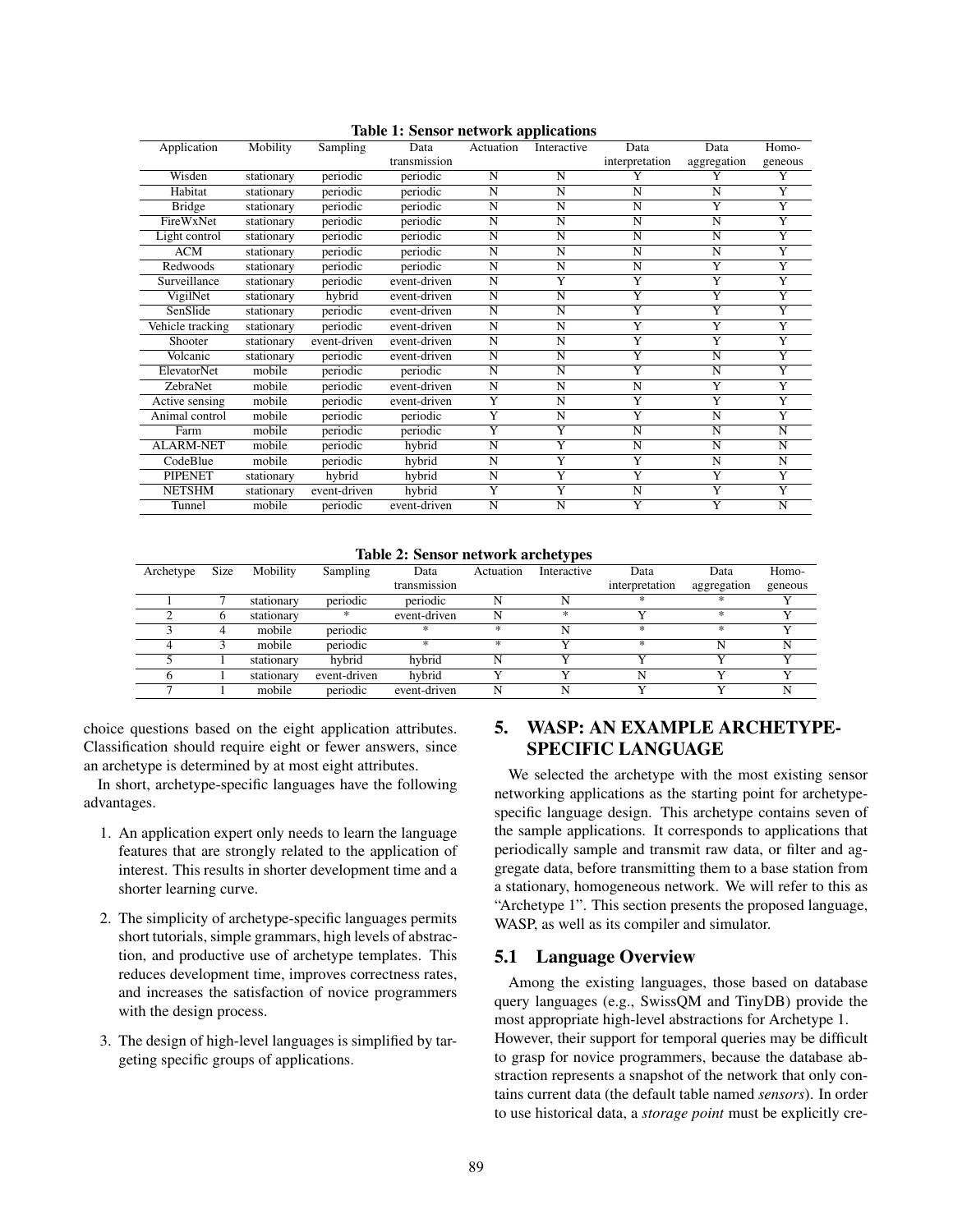ated in the program. The storage point provides a location to store a streaming view of recent data. For example, in TinyDB

CREATE STORAGE POINT recentlight SIZE 8 AS (SELECT nodeid, light FROM sensors SAMPLE PERIOD 10s)

creates a storage point for the most recent eight light samples. For a simple application that compares the current sensor reading with previous readings, developers need to issue a query that joins data from the *sensors* table and the created storage point. Joins are a complex query construction that even experienced database users often get wrong. Our experimental results indicate that many novice programmers have great difficulty using joins correctly (see Section 7 for details). Instead of forcing programmers to explicitly create buffers to store temporal data, WASP makes both historical and current data directly accessible to programmers.

To achieve easy access to both current and historical data, WASP lets programmers view the network as distributed data arrays. Each array corresponds to a node-level variable and stores the stream of a particular type of data. Newly sampled data or computed results are inserted to the top of the array, which is indexed from 0. Older data can thus be referenced by indexing into the array. Another major difference between WASP and existing query languages is that it lets users specify an application at two levels: node-level and network-level. Operations that only use constants and data generated on one node may be specified at node-level. Data transmission and data aggregation are specified at networklevel. The two features permit local data processing while retaining the high-level abstraction that hides the mechanics of routing and communication.

### 5.2 WASP Language Construct

A WASP program is composed of two segments. The node-level code segment, initiated with the keyword "local:", specifies single node behavior. The network-level code segment, initiated with the keyword "network:", specifies how data are aggregated through the network and gathered at the base station.

The node-level code segment specifies two types of functionalities: sampling and data processing. The sampling specification indicates the type of sensor data sampled and the associated sampling frequency. The data processing specification indicates how the raw sensed data are processed to generate other data. It may be used for data interpretation, unit conversion, local event detection, etc. The syntax follows. Keywords are in uppercase. Variables and parameters are in lowercase.

SAMPLE sensor EVERY t t unit INTO buffer SAMPLE sensor INTO scalar new\_data = arithmetic\_expr

```
new_data = arithmetic_expr EVERY t t_unit
new data = function(args)new_data = function(args) EVERY t t_unit
```
Sensor describes the type of sampled data. Buffer, scalar, and new\_data are user-defined variables. Programmers can view a variable as an infinite array that stores a time series. Data items in the array can be referred to via indexing. Index 0 represents the most recent data, while index *n* represents the *n*th most recent data item. A sequence of data items can be referred to using two indices, indicating a range. Fox example, buffer[0:9] returns the most recent 10 data items. Data types of variables are not specified by users, but inferred by the compiler. If a sampling operation or data computation is periodic, "EVERY t t\_unit" should be specified at the end of the statement to indicate the period. If absent, this implies that the operation need only be done once. Function is selected from a library of built-in functions. These functions are aggregation functions used in node-level code. They aggregate data across time on each individual node. The execution order of the statements is determined by the data dependency. Programmers can write them in any order. The syntax of node-level code is designed to be straightforward and readable by novice programmers. The SAMPLE clause is similar to English. The other instructions are based on assignment statements that even novice programmers are likely to be familiar with.

The network-level code segment lets programmers view the entire sensor network as a table and use collective operations to extract the data they want. Instead of containing only the current sensor readings, as in TinyDB, this table contains the most recent data items for all the variables that are defined in the node-level code segment. Although the table represents a snapshot, its columns may contain variables representing or derived from temporal data. Therefore, only one table exists in WASP; programmers need not create tables or query from multiple tables. Network-level code has a syntax that is similar to the TinySQL language used in TinyDB. It consists of *collect-where-group by-having-delay* clause supporting selection, join, projection, and aggregation.

WASP has a DELAY statement for specifying maximum latency of data collection. The syntax is DELAY  $t \nt$ \_unit. Parameter  $t$   $t$  unit indicates the maximum delay from data item generation to arrival at the base station. Programmers without delay constraints should eliminate this statement. The syntax of the clause for network-level code is more constrained than TinyDB. The data following the *select* keyword can either be a node-level variable or an aggregation function. Expressions are not allowed. In contrast with TinyDB, WASP network-level code does not specify sampling frequency. Frequency should always be specified in node-level code segment, together with variable definitions. The data transmission frequency can be inferred from the periods at which data are collected.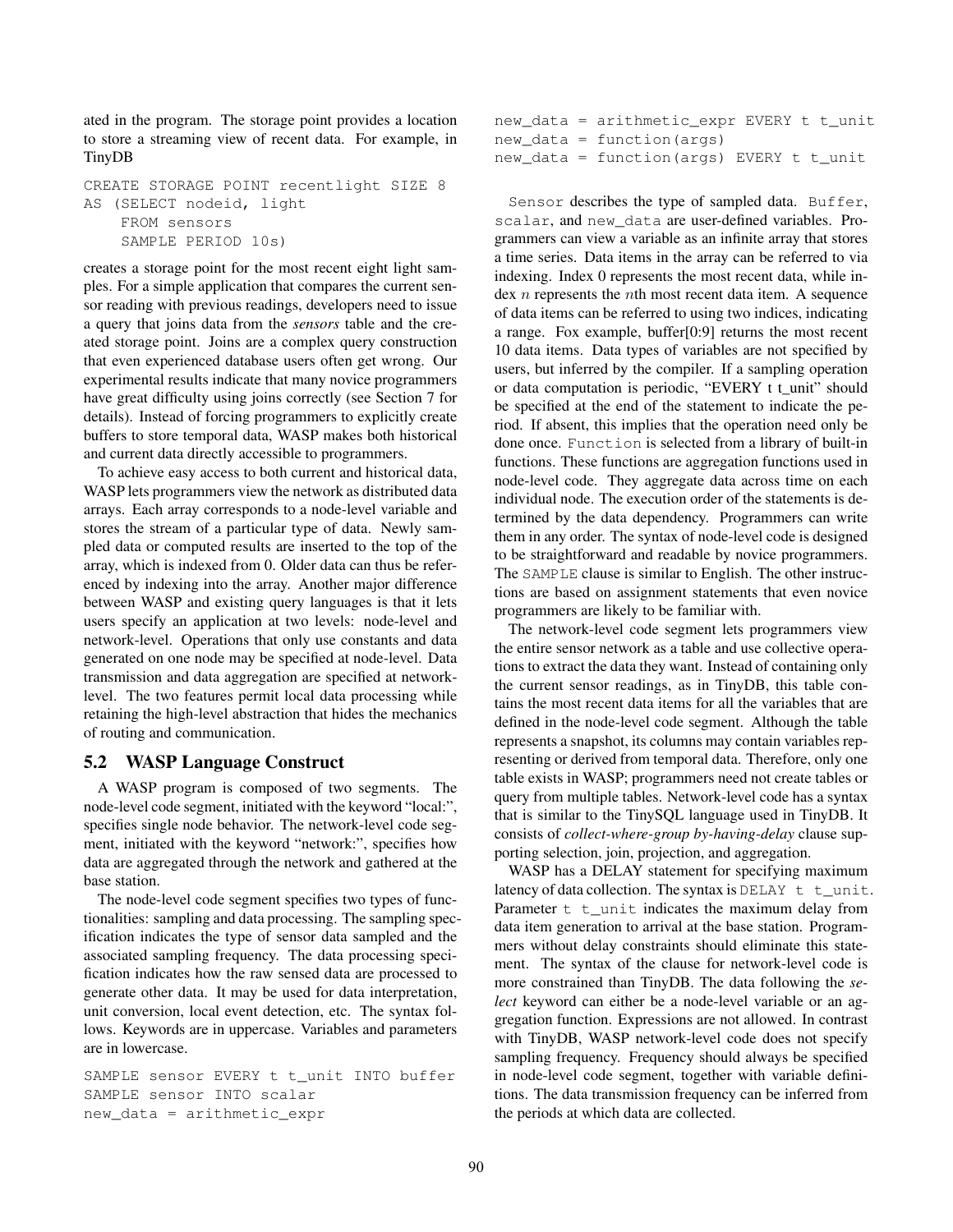# 5.3 WASP Programming Template

A template for WASP programs is given below. Uppercase words are commands. Lower-case words are descriptions of parameters at the corresponding locations; they will be replaced with the variables, functions, and expressions by programmers.

```
LOCAL:
```

```
SAMPLE sensor EVERY t t_unit INTO buffer
SAMPLE sensor INTO scalar
data1 = function(args) EVERY t t_unit
data2 = function(args)data3 = arithmetic_expr EVERY t t_unit
data4 = arithmetic exprNETWORK:
COLLECT field1, field2, ...
WHERE node-selection-conditions
GROUP BY node-variable-list
HAVING group-selection-conditions
DELAY t t_unit
```
### 5.4 Compiler and Simulator for WASP

The WASP compiler translates a WASP program into NesC code. The generated NesC code is then compiled to executables with ncc, the NesC compiler for TinyOS. The parser is written with PLY [36], a python implementation of the compiler construction tools lex and yacc. The implementation of Archetype 1 requires the use of modules for timing, communicating, synchronization, and routing, which we implement as a library that is automatically accessed by the generated code. We constructed a NesC template for Archetype 1 that embodies the partial implementation that is required for any application in the archetype. The Collection Tree Protocol (CTP), implemented as TinyOS components, is used for the routing and data collection. In the template, applicationdependent code segments are marked with special symbols, which are replaced with NesC statements generated by the WASP compiler. The replacement is automated with a Python script. During compilation, variables in the WASP program are converted to arrays or scalars with explicit data types, the minimum size of the arrays are computed. The sampling instructions are converted to NesC instructions to control the sensor components. Other node-level instructions are converted to tasks. The period specification in the WASP program is converted to instructions to set timers. The networklevel code is converted to data transmission and in-network data aggregation instructions in NesC. The compiler has been tested with the three applications from our user study (refer to Section 6 for more details). The generated code was run on a multi-hop network composed of four TelosB nodes. We did not yet work on compiler optimization of performance and power.

To support our user study, we also implemented a discrete event simulator for WASP in Python. The parser is modi-

fied to generate Python code that creates sampling, processing, and data collection events. The simulator is only used to check functional specification, not implementation or reliability. Therefore, it emulates a perfect network: every operation is instantaneous; there is no node failure or communication loss. The sensor data are randomly generated in the range from 0 to 1024. An user interface was also developed for WASP, providing a simple programming environment in which WASP code is edited, saved, compiled, and simulated.

# 6. USER STUDY

To test the suitability of WASP and to assess the value of archetype-specific languages, we conducted a user study that tested 28 novice programmers using five different programming languages. This section describes the protocol of our user study. The materials used in the study are available on our project website [1].

The user study was designed to address these questions:

- 1. What impact does the use of specialized languages have on programmer productivity, as quantified via development success rate and time?
- 2. What impact does the use of programming templates have on productivity?
- 3. Is the node-level or the network-level programming model better for novice programmers?
- 4. Can novice programmers efficiently and correctly use WASP?
- 5. What is the most appropriate language for the most frequently encountered archetype?
- 6. What difficulties do novice programmers have in using existing programming languages?

We used the following criteria when selecting languages for testing and comparison: (1) the language is designed to simplify sensor network programming and it provides highlevel abstractions; (2) it was designed to support applications that carry out periodic data sampling and transmission; (3) is has been implemented and the associate tool chain is publicly available. Five programming languages were selected for comparison: TinyScript, TinyTemplate, TinySQL, SwissQM, and WASP. Three of them (TinyScript, TinySQL, SwissQM) are from existing work with released software tools.

TinyScript [24] is a general-purpose, node-level, eventdriven programming language used for the Maté virtual machine [23]. Programmers write imperative code for event handlers. We made two major changes to create a specialized version of TinyScript, called TinyTemplate, for the most frequently encountered archetype. First, we pruned the library and handlers of TinyScript to only contain functions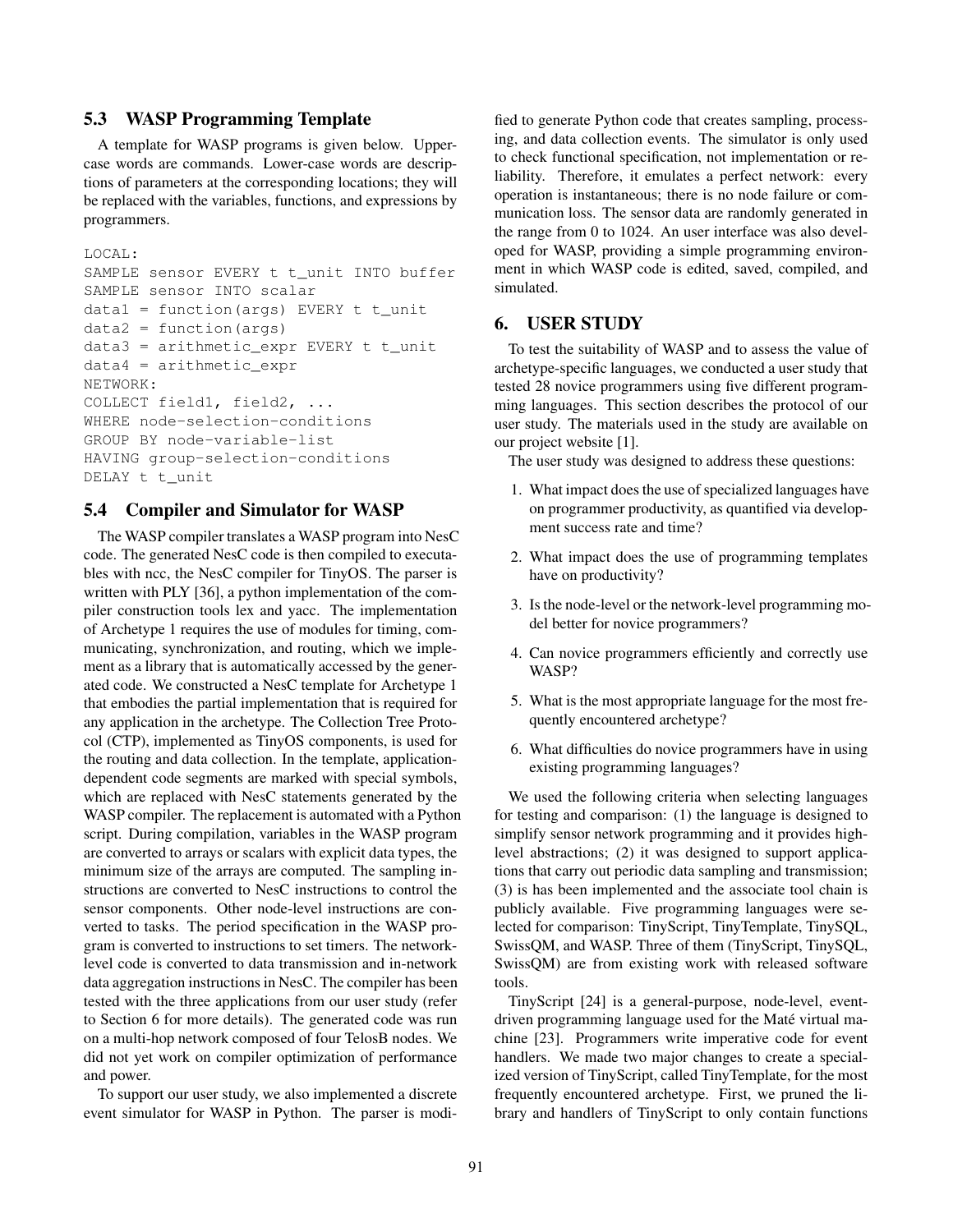and events that are related to the target archetype. Second, we provided a programming template. The template is an parameterized example program that implements periodic sampling and data aggregation; comments in the program indicate the variables and instructions that should be replaced for different applications. Expecting that it will be extremely difficult for novice programmers to implement multi-hop communication within reasonable a amount of time, we let the test subjects of TinyTemplate and TinyScript assume a onehop network structure, in which every node can directly communicate with the root node. Even so, the success rate was extremely low for these two languages.

TinySQL [28] is the SQL-like language used in TinyDB. Programmers view the whole network as a table, with each row indexed with node identification number. User-defined storage points are used in this language to buffer temporal data. SwissQM  $[33]$ <sup>1</sup> is a programming interface for a query virtual machine. The query language for SwissQM is similar to TinySQL, but instead of letting users write textual code, SwissQM provides a graphical interface. The interface makes composing queries convenient, but it also constrains the supported applications; temporal queries cannot be supported by this interface.

In our study, it was our goal to compare languages and minimize the effect of other factors such as documentation and programming environment. We therefore rewrote the tutorials for these languages (these tutorials are available at our project website [1]). The published documents [32, 29, 22] were generally written for programming experts and proved to be very difficult for novice programmers to understand. Programming templates are provided for WASP, TinySQL, and TinyTemplate. The graphical interface of SwissQM is considered to be a template.

In practice, system design and programming are interactive and iterative processes. Hence, feedback to test subjects is necessary for the user study to approximate real-world circumstances. Asking users to work with a collection of sensor nodes has the potential to introduce problems that are orthogonal to language design and thereby reduce the discerning power of the study. In order to focus on measuring the impact of the language on productively writing functionally correct code, we associated each language with a simulator. A network composed of four nodes was simulated for each language. These simulators run in real-time, and emulate ideal sensor networks without delay or failure<sup>2</sup>. The TinyOS simulator, TOSSIM [25], was used for TinyScript, TinyTemplate, and SwissQM. We implemented a simulator

in Python for TinySQL<sup>3</sup>. The TinySQL code is translated into iterative database queries that are passed to a database server. The creation of storage points is converted to creation of view points. We implemented a discrete event simulator for WASP in Python. Though the implementation of the simulation environments of these languages differ, the user interfaces are quite similar.

Our study procedure is designed to permit fair comparisons among languages while maintaining short duration studies. First, the test subjects are introduced to wireless sensor networks via a short description. This gives test subjects a basis for understanding the programming languages and tasks. Next, the test subjects are given 30 minutes to read a tutorial for the language under test, and to familiarize themselves with the programming environment.

After that, they are given the description of two sensor network programming tasks; 40 minutes are permitted for each one. The description of the second task is given after the first is complete, or after 40 minutes have elapsed. The test subjects may notify the test administrator when they think they have a correct solution. Finally, test subjects answer a survey to provide feedback on the language, tasks, programming environment, etc. The screen is recorded during the study, allowing us to examine the interaction between the programmers and the programming environments. During the study, the test subjects are permitted to ask the test administrator questions regarding the tutorials or the task descriptions. However, the administrator does not answer questions related to the implementation of the tasks. Though we used three tasks and five languages for the user study, each test subject was asked to complete two tasks in one language. This is due to the requirement of maintaining a study duration short enough for participants to tolerate. The selection of language and tasks for each test subject was random. To eliminate ordering effects, we randomized the order of the two tasks.

We selected three tasks that are representative of the target archetype and span different levels of difficulty. These tasks are closely related to the real deployed sensor network applications. Task 1 is a basic environmental monitoring application that transmits raw sensor data to a base station. Task 2 requires node grouping and data aggregation. Task 3 requires temporal processing. SwissQM is inherently unable to support Task 3. The descriptions of the tasks follow.

- Task 1: Sample light and temperature every 2 seconds from all the nodes in the network. Transmit the samples with their node identification numbers to the base station [37, 16, 8].
- Task 2: Sample light and temperature every 3 seconds from all the nodes in the network. Collect average tem-

<sup>&</sup>lt;sup>1</sup>The new version had not been released at the time we designed our experiments; version 1.0 was used. This is unlikely to have significantly effected results. Although the new version of SwissQM allows users to write query code, temporal queries are not supported.

<sup>&</sup>lt;sup>2</sup>We intend to consider the interactions between language design, performance, and reliability in future work.

<sup>&</sup>lt;sup>3</sup>We could not get TinyDB working and the release tool does not support the semantics for temporal query, so we wrote a new simulator for it.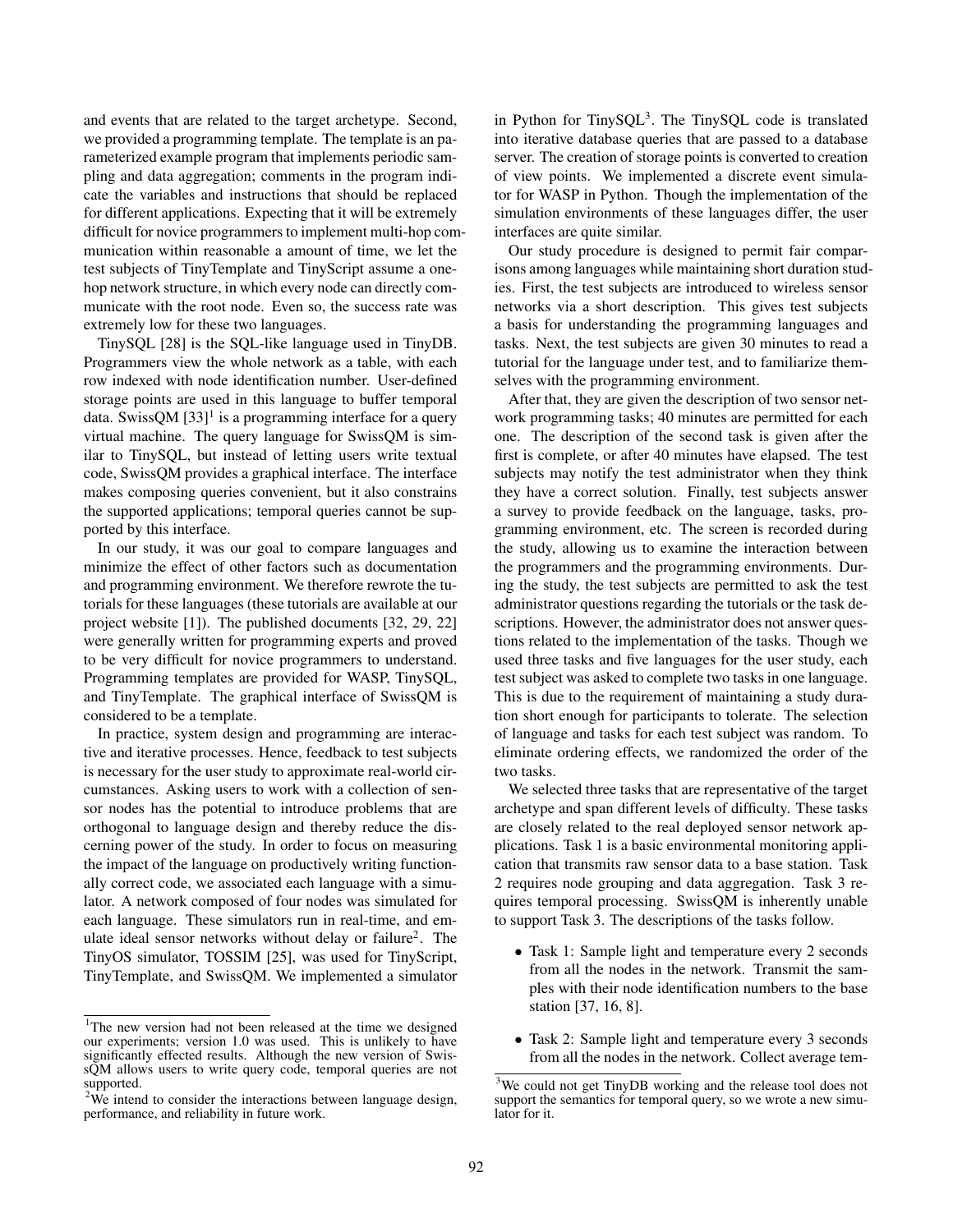| <b>WASP</b><br>File<br>Help                                                                   |                                         |          |                                          |                                      |                |                 |                             | ×<br>- -                                           |
|-----------------------------------------------------------------------------------------------|-----------------------------------------|----------|------------------------------------------|--------------------------------------|----------------|-----------------|-----------------------------|----------------------------------------------------|
| Code<br>-Node-level Code-                                                                     | Results                                 |          |                                          |                                      |                |                 |                             |                                                    |
| $\overline{1}$<br>mylight<br>2 mypressue<br>3 height<br>4 my_avg_light<br>Network-level Code- | Variable<br>$=$<br>$=$<br>$=$<br>$=$    | $\equiv$ | light<br>pressure<br>mypressue / 100 + 2 | Expression<br>avg_time(mylight[0:3]) | 1 sec<br>4 sec | Period          |                             | Sample<br>Function<br>Expression<br>Edit<br>Remove |
|                                                                                               | collect<br>1   height avg(my_avg_light) | height   | group nodes by                           | node filtering                       |                | group filtering | maximum delay<br>eventually | Add<br>Edit<br>Remove                              |
|                                                                                               |                                         |          |                                          |                                      |                |                 | $C$ lear                    | Run                                                |



perature readings from nodes that have the same light level. Light levels are computed by dividing raw light readings by 100 [47].

• Task 3: Sample temperature every 2 seconds from all the nodes in the network. Transmit the node identification numbers and the most recent temperature readings from nodes where the current temperature exceeds 1.1 times the maximum temperature reading during the preceding 10 seconds.

#### 7. EXPERIMENTAL RESULTS

The user study evaluated five programming languages when used by 28 novice programmers. This section presents and analyzes the study results.

#### 7.1 Results of User Study

Each of the five languages, except SwissQM, is evaluated based on use by five novice programmers. SwissQM cannot support Task 3 so it was only tested with three test subjects. Our test subjects are from a variety of fields: science, engineering, arts, etc. Ten of them have no programming experience. The others, mostly students in engineering fields, have different levels of experience with Fortan, C, and Matlab. We claim that the level of programming experience for this population is representative of sensor network application experts. By randomly assigning languages to participants, each language was tested by a combination of participants with different background and programming experience.

We used *success rate* and *time-to-success* to quantify programming productivity. Table 3 shows the success rate and the average time-to-success for each language and task. The success rate is shown in the form of  $n/m$ , meaning n participants out of m succeeded within 40 minutes. The last column shows the average time-to-success of the  $n$  participants. The success rates of TinyScript and TinyTemplate were extremely low; only one test subject completed the simplest task with TinyTemplate. TinySQL and WASP have similar productivity for Task 1 and Task 2, but differ for Task 3. None of the test subjects completed Task 3 with TinySQL, while two out of four succeeded at Task 3 with WASP. The average success rate for TinySQL is 47.2%. The average success rate of WASP is 66.7%. SwissQM has 100% success rate and the shortest completion time for Task 1 and Task 2. However, it does not support Task 3.

The failure of test subjects to complete any tasks with TinyScript suggests that TinyScript may be less appropriate for novice programmers than the other types of languages evaluated. When reviewing mistakes programmers made during the study, we observed two significant obstacles encountered by TinyTemplate users. First, users had trouble with the event-driven programming model; most participants ended up using the wrong event handlers. In addition, many users fell back to programming in an imperative manner. They attempted to specify periodic events with a for loop. Second, novice programmers had trouble implementing node communication. None of the TinyScript users wrote the piece of code required for communication between two nodes (this requires calling the *bcast* function to send the data in a buffer, and calling the *broadcast* function in the broadcast handler to retrieve the data). These issues hindered most programmers from further understanding the programming template provided in TinyTemplate. The difficulty of using TinyScript for novice programmers was also demonstrated in the BASIC study [30] by Miller et al., which used simpler tasks. The increased success rate with TinyTemplate relative to TinyScript implies the benefit of a specialized language with a programming template over a general-purpose language. It is intuitive for WASP and TinySQL to have similar results for Task 1 and Task 2, as the solutions for these tasks are similar in both languages. WASP improved the success rate of Task 3 from 0 to 50% because it allows simpler semantics for accessing temporal data. The short development times of SwissQM for Tasks 1 and 2 can be attributed to two features: (1) SwissQM is well specialized to these tasks and (2) SwissQM provides an easy-to-use graphical user interface for composing a program.

Although it is difficult to interpret the results of statistical tests on small data sets, we did apply the t-test and the rank sum test to evaluate the significance of the differences in success rates and completion times among the languages. The results suggest that, with high confidence, we can conclude (1) WASP has a higher success rate than TinyScript and TinyTemplate; (2) the mean completion time for Task 1 using SwissQM is longer than that using WASP2; and (3) the mean completion time for Task 2 using WASP is longer than that using SwissQM. The details of this analysis and its caveats can be found in the extended technical report version of this paper [3].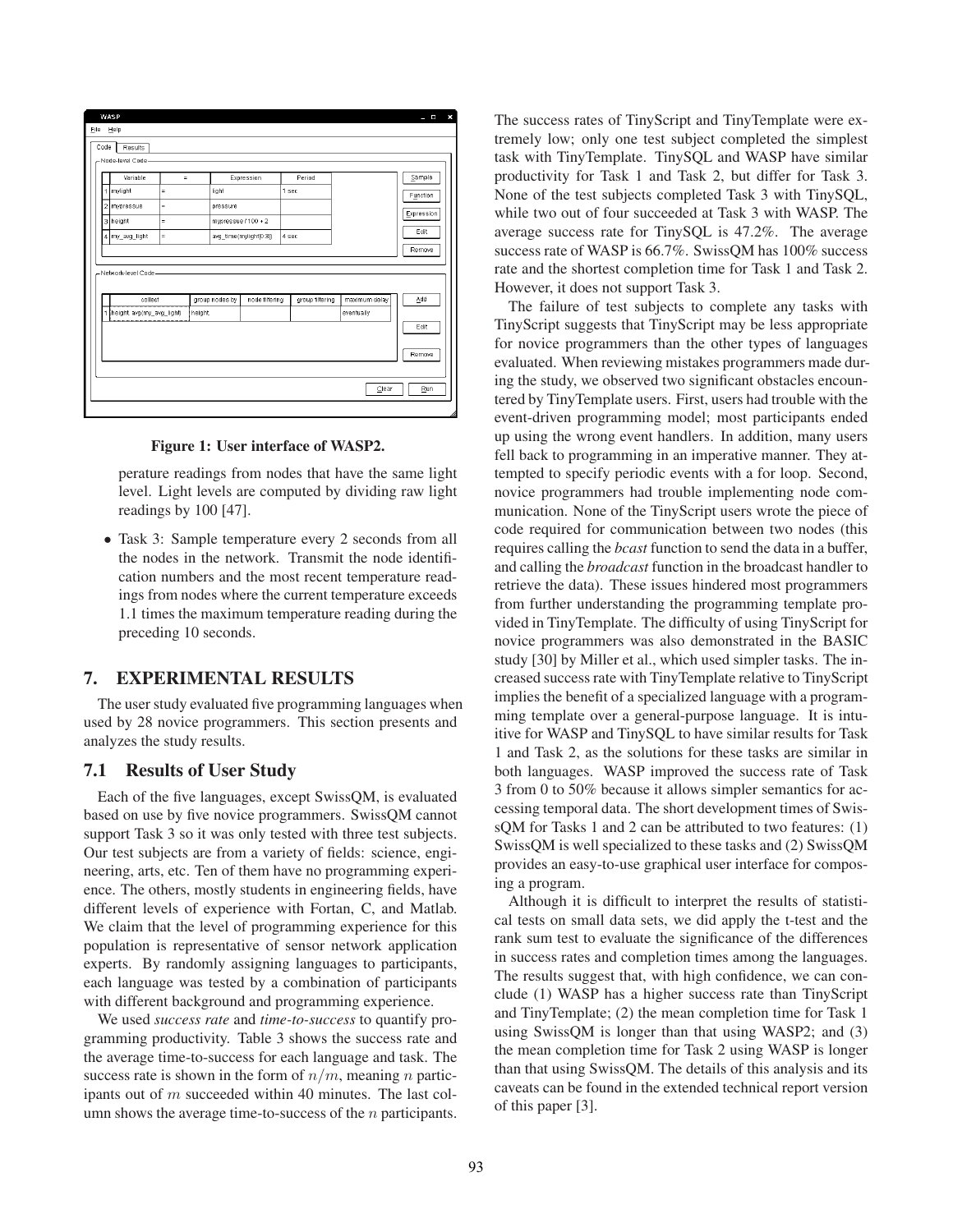In addition to the objective metrics of success rate and time-to-success, we also asked participants to provide their feedback on the study-related factors. They were asked to use a number, on the scale from 1 to 7, to indicate their agreement with the following statements (1 means strongly disagree and 7 means strongly agree):

- 1. The tutorial is easy to understand.
- 2. The descriptions of the tasks are clear.
- 3. The programming environment is friendly.
- 4. I understand this programming language.
- 5. The programming language is easy to learn and use.

Statements 1, 2, and 3 help us to identify problems caused by difficulty in understanding the manual or the task descriptions. They also provide additional evidence that may help to better understand the success rate and time-to-success results. For example, if users of one language had difficulty understanding the given tasks but users of another language understood the tasks well, we could not conclude that the difference in productivity is due to the accessibility of these languages. We tried our best to avoid bias caused by factors other than the languages, although we could not totally eliminate biases resulting from differences in the released tool chains of existing languages.

Table 4 shows the average ratings for each language. The five rightmost columns correspond to the statements listed above. According to the results, all participants understood the tutorials and tasks. TinyScript and TinyTemplate have less friendly programming environments, but this is not the major reason for their low success rates. Screen recordings indicated that the programming interface did not introduce any trouble for the participants editing the code or running the simulation. Statements (4) and (5) focus on user experience with the languages. In contrary to our expectations, the TinyScript users think they understand the language better than TinyTemplate users. This may seem counter-intuitive because the TinyTemplate language is a simplified version of TinyScript. The simplest explanation we have found for this irregularity is that TinyScript users are over confident in their understanding of the language. There is some evidence for this conclusion; several TinyScript users made the error of using the *uart* function to send data to the base station. On the contrary, the TinyTemplate users were able to see that the correct implementation for data collection is more complicated, thanks to the template. The ratings for the last statement order languages by perceived difficulty. This ordering is consistent with actual productivity: in general, the harder a language is perceived to be, the lower its success rate.

Table 3: Results of user study

|              |     | $\cdot$        |      |                    |                |      |  |
|--------------|-----|----------------|------|--------------------|----------------|------|--|
|              |     | Success rate   |      | Develop time (min) |                |      |  |
| Language     | Τ1  | T <sub>2</sub> | T3   | T1                 | T <sub>2</sub> | T3   |  |
| SwissQM      | 3/3 | 3/3            | N.A. | 5.7                | 11.3           | N.A. |  |
| <b>WASP</b>  | 212 | 2/4            | 2/4  | 16                 | 31             | 29.5 |  |
| TinySQL      | 3/4 | 2/3            | 0/3  | 17.7               | 27.5           | N.A. |  |
| TinyTemplate | 1/4 | 0/3            | 0/3  | 34                 | N.A.           | N.A. |  |
| TinyScript   | 0/3 | 0/3            | 0/4  | N.A                | N.A.           | N.A. |  |
| WASP2*       | 3/3 | 3/4            | 2/3  | 3                  | 97             | 23.5 |  |

<sup>∗</sup>WASP2 is presented in Section 7.2.

Table 4: Feedbacks from test subjects

| Language                 | Tutorial | Task | Env. | Understand<br>lang. | Lang. |  |  |  |
|--------------------------|----------|------|------|---------------------|-------|--|--|--|
|                          |          |      |      |                     | easy  |  |  |  |
| SwissOM                  | 5.7      | 5.7  | 5    | 5.7                 | h     |  |  |  |
| TinyScript               | 4.4      | 5.4  | 4.2  | 3.8                 | 3.2   |  |  |  |
| TinySQL                  | 4.6      | 5.8  | 5.6  |                     | 4.8   |  |  |  |
| TinyTemplate             | 5.2      | 5.6  | 4.6  | 2.8                 | 3.2   |  |  |  |
| <b>WASP</b>              | 4.4      | 5.4  | 5.8  | 4.2                 | 4.6   |  |  |  |
| WASP2*                   | 4.4      | 6.2  | 5.8  | 5.2                 | 4.8   |  |  |  |
| $*$ www.com <sup>2</sup> |          |      |      |                     |       |  |  |  |

WASP2 is presented in Section 7.2.

#### 7.2 Enhanced Version of WASP

From the user study, we observed that, although appropriate programming idioms for Tasks 1 and 2 are similar for SwissQM and WASP, the average completion time for WASP is almost  $3 \times$  that of SwissQM. By studying screen recordings, we found that test subjects spent a significant amount of time locating and correcting syntax errors in WASP. This was not the case for SwissQM because its interface prohibits many syntax errors; part of the programming is done via selecting from lists and checking radio buttons. The WASP interface provides a text window into which arbitrary text may be entered to compose a program. Program errors are not detected until the syntax check or simulation is started by the users by clicking the associated button. To investigate the impact of user interface on sensor network programming by novice programmers, we designed WASP2. WASP2 is linguistically similar to WASP, but the user interface has a number of enhancements.

Instead of letting users input arbitrary code, WASP2 provides dialogs for composing different types of instructions. The dialogs are equipped with lists containing already-defined variables, validators, auto-completers, syntax checkers, and pop-up warning messages to accelerate instruction editing, prevent user error, and detect syntax errors as early as possible. The widgets in the interface are tagged with pop-up windows displaying appropriate descriptions and help so that programmers do not need to frequently refer to the tutorials. The WASP2 interface is shown in Figure 1. We repeated the original study protocol for WASP2 with another five novice programmers. The results are shown in Table 3 and Table 4. Compared with WASP, WASP2 improves success rate by 20.8%, and reduces average development time by 58.2%. WASP2 results in better productivity than SwissQM: 20.8% improvement in success rate and 25.3% reduction in average development time for Tasks 1 and 2 (recall that SwissQM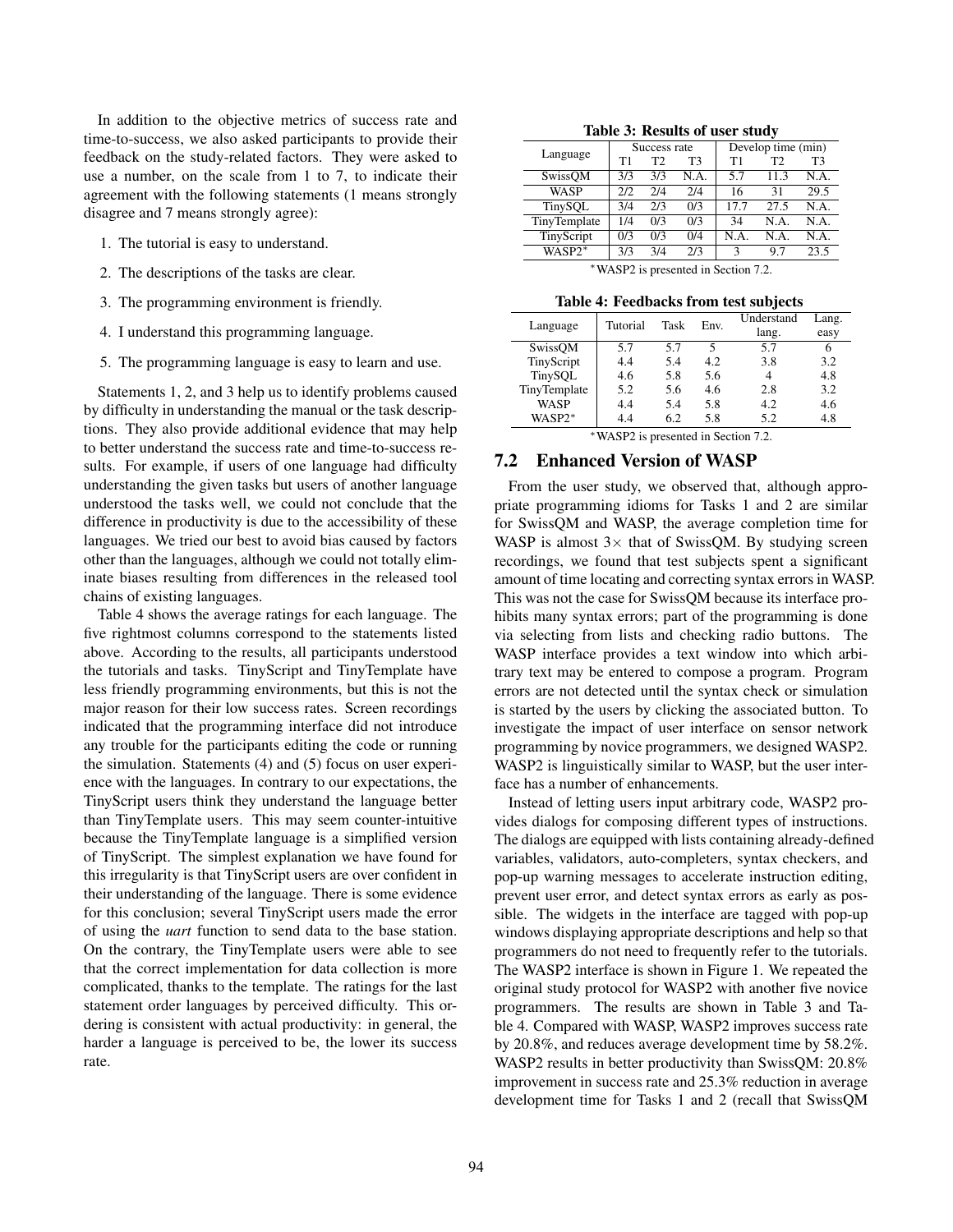does not permit the temporal queries required for some tasks in Archetype 1).

### 7.3 Lessons Learned

Conducting user studies allowed us to test our hypothesis, evaluate and improve our design, and develop new ideas that would not occurred to us if we were isolated from users. Unfortunately, user studies quickly consume budgets and time, so it is desirable to carefully design them. This section summarizes the lessons we learned and our observations.

- Conduct a small-scale test study first to minimize unexpected problems in the later, large-scale study. A test study needs not be as strict as the formal study. We tested several tasks with EECS students and our collaborators before the study, though the final study requires randomly recruited strangers who are not programmers. Our test study revealed some bugs in the programming tools and helped us determine a reasonable time limit for the large-scale study.
- Observe the user and record the study without interrupting or intervening. Having a record of the user's behavior allows later analysis of anomalies. During our study, the screen was recorded, the observer took notes on the questions users asked, and users could sketch on draft papers and or mark anything in the language manual. These records allowed us to determine where users become stuck and what mistakes they make.
- Try to consider all factors that may affect your study results. We were interested in the differences among programming languages, so we eliminated the effects introduced by the working environment by using the same editor and similar simulators for every test.
- End user behavior can be very different from designers expectations.
- Programming examples are helpful to novice programmers. Many test subjects indicated that they found the templates helpful and most of them suggested including more examples in the language tutorials.
- Event-driven models, explicit programming data communication, and table joins are hard for novice programmers to grasp.

## 8. CONCLUSIONS

Application-level programming languages that are accessible to novice programmers have the potential to open sensor network design to application experts. We have proposed the concept of sensor network archetypes and built an archetype taxonomy based on 23 applications. This concept supports the design of compact archetype-specific languages. We developed a high-level language for the most frequently encountered archetype. Our user study of 28 novice programmers using five programming languages indicates that archetype-specific languages have the potential to substantially improve the success rates and reduce programming times for novice programmers compared with existing generalpurpose and/or node-level sensor network programming languages. Our language, WASP, increased the success rate by  $1.6\times$  and reduced average development time by 44.4% compared to other languages. This work is the first step towards our ultimate goal of developing a set of archetype-specific programming language for wireless sensor network applications. We are also working on an optimized implementation of WASP2.

# 9. ACKNOWLEDGMENTS

This work was supported in part by the National Science Foundation under awards CNS-0721978 and CNS-0347941. We would like to acknowledge J. Scott Miller, Lawrence Henschen, and David Bild for their helpful suggestions on this work. Lan Bai and Robert Dick were affiliated with Northwestern University during much of this work.

### 10. REFERENCES

- [1] http://absynth-project.org.
- [2] ARORA, A., DUTTA, P., BAPAT, S., KULATHUMANI, V., ZHANG, H., NAIK, V., MITTAL, V., CAO, H., DEMIRBAS, M., GOUDA, M., CHOI, Y., HERMAN, T., KULKARNI, S., ARUMUGAM, U., NESTERENKO, M., VORA, A., AND MIYASHITA, M. A line in the sand: A wireless sensor network for target detection, classification, and tracking. *J. Computer Networks 46* (2004), 605–634.
- [3] BAI, L. S., DICK, R. P., AND DINDA, P. A. Toward archetype-based design: Opening sensor networks to application experts. Tech. rep., Michigan University, 2009.
- [4] BAKSHI, A., PRASANNA, V. K., REICH, J., AND LARNER, D. The abstract task graph: a methodology for architecture-independent programming of networked sensor systems. In *Proc. Int. Conf. Mobile Systems, Applications, and Services* (June 2005), pp. 19–24.
- [5] BISCHOFF, U., AND KORTUEM, G. A state-based programming model and system for wireless sensor networks. In *Proc. Int. Conf. on Pervasive Computing and Communications Wkshp.* (Mar. 2007), pp. 261–266.
- [6] CHINTALAPUDI, K., FU, T., PAEK, J., KOTHARI, N., RANGWALA, S., CAFFREY, J., GOVINDAN, R., JOHNSON, E., AND MASRI, S. Monitoring civil structures with a wireless sensor network. *J. Internet Computing 10*, 2 (Mar. 2006), 26–34.
- [7] CHINTALAPUDI, K., PAEK, J., PRAKASH, O., FU, T., DANTU, K., CAFFREY, J., GOVINDAN, R., AND JOHNSON, E. Structural damage detection and localization using NETSHM. In *Proc. Int. Symp. Information Processing in Sensor Networks* (Apr. 2006), pp. 475–482.
- [8] DOWDING, C. H., OZER, H., AND KOTOWSKY, M. Wireless crack measurment for control of construction vibrations. In *Proc. Atlanta GeoCongress* (Feb. 2006).
- [9] ELSON, J., AND PARKER, A. Tinker: a tool for designing data-centric sensor networks. In *Proc. Int. Symp. Information Processing in Sensor Networks* (Apr. 2006), pp. 350–357.
- [10] Excel home page. http://office.microsoft.com/en-us/excel.
- [11] GAY, D., LEVIS, P., CULLER, D., AND BREWER, E. nesC 1.1 language reference manual, May 2003.
- [12] GHERCIOIU, M. A graphical programming approach to wireless sensor network nodes. In *Proc. Sensors for Industry Conf.* (Feb. 2005), pp. 118–121.
- [13] GOMOLL, K. Some techniques for observing users. In *The Art of Human-Computer Interface Design*, B. Laurel, Ed. Addison-Wesley,